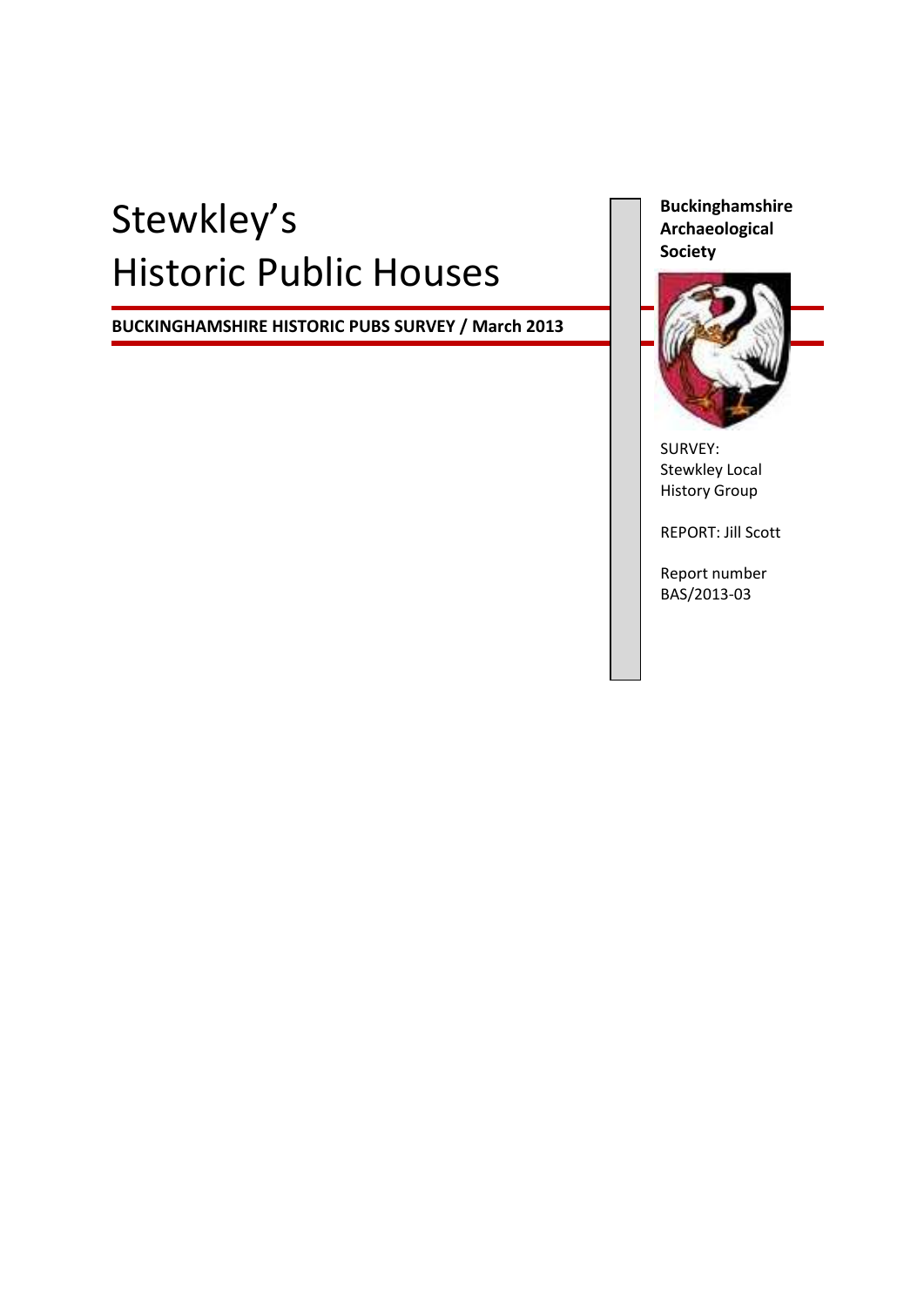

BUCKINGHAMSHIRE ARCHAEOLOGICAL SOCIETY

HISTORIC BUILDINGS GROUP

# SURVEY OF PUBLIC HOUSES IN THE PARISH OF **STEWKLEY** BUCKINGHAMSHIRE

A record of extant buildings that are currently or were formerly public houses.

SURVEY COMPLETED JULY 2012

SURVEY UNDERTAKEN BY STEWKLEY LOCAL HISTORY GROUP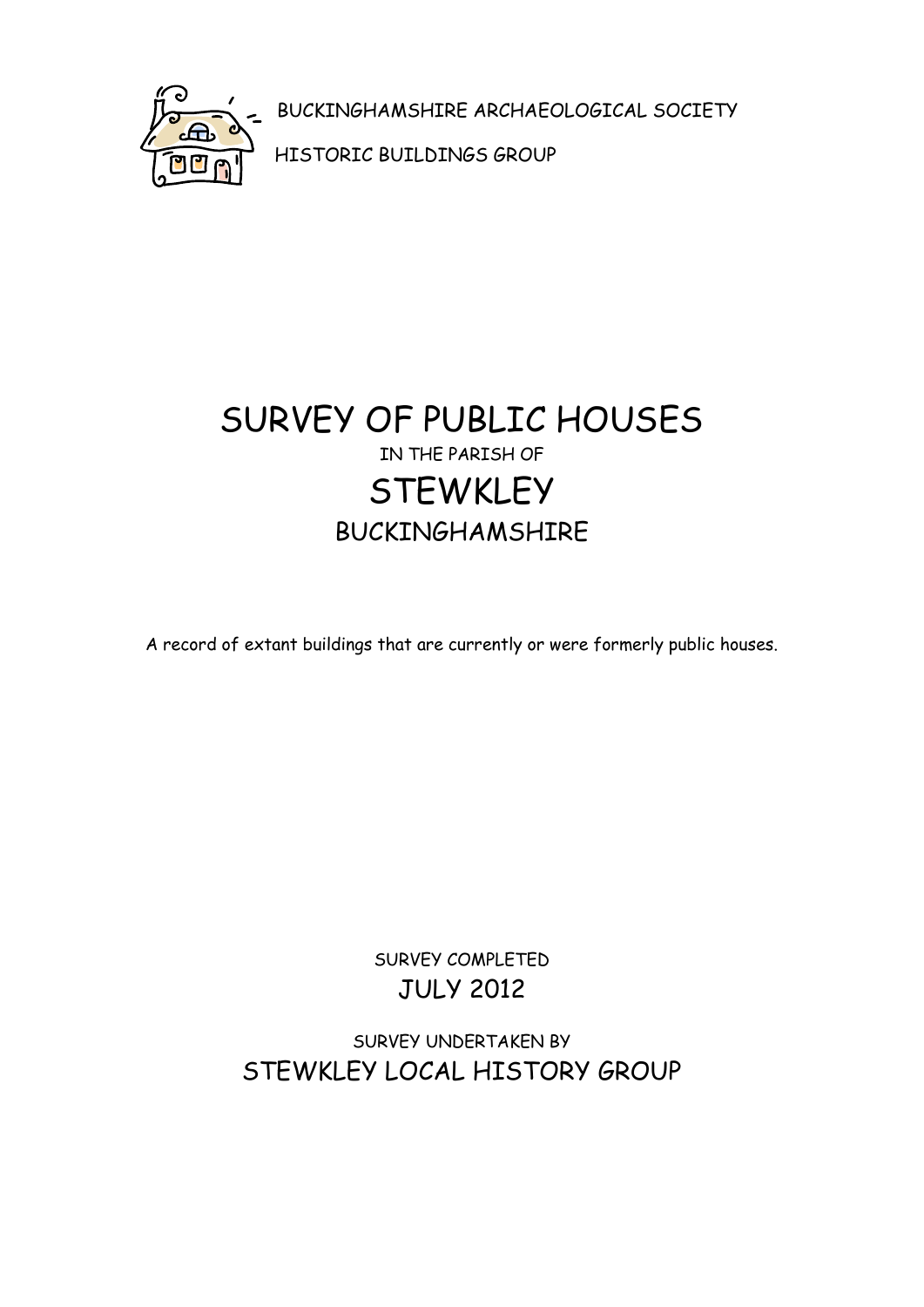#### BAS Historic Buildings Group **Survey of Public Houses**

| Pub name               | name<br>Alternative      | Address                                                   | Date open | Date closed    | <b>House Keepers</b><br>Register of Ale | <b>1872 returns</b> | Directories<br>Trade | <b>Notes</b>                                                                      | Secondary<br>sources                                                     | Current use                    |
|------------------------|--------------------------|-----------------------------------------------------------|-----------|----------------|-----------------------------------------|---------------------|----------------------|-----------------------------------------------------------------------------------|--------------------------------------------------------------------------|--------------------------------|
| White<br>Horse         | Jolly<br>Dogs            | High<br><b>Street</b><br><b>North</b><br>(next to<br>155) | 1854      | late<br>1980s  |                                         | 1854                | 1877-<br>1939        | Name<br>changed<br>c1880. Rebuilt<br>c1939 and set<br>back from the<br>road (RFD) | Robert F<br><b>Dickens</b><br>1986<br>'Stewkley<br>in<br>Camera1         | <b>Hairdressers</b><br>& house |
| Plough                 |                          | 123<br>High<br><b>Street</b><br>North                     | 1846      | 1920s          |                                         | 1846                | 1877-<br>1911        |                                                                                   | <b>Robert F</b><br><b>Dickens</b><br>2000<br>'Stewkley<br>in<br>Camera2' | House                          |
| Swan                   | Old or<br>White<br>Swan  | 1<br>Chapel<br>Square                                     | 1796      | <b>NA</b>      | 1796-<br>1828                           | $50+$<br>yrs        | 1853-<br>1939        | Had maltings<br>and brewery<br>sent beer to<br>London (KM)                        | Kate<br>Mayne<br>1955<br>'Stewkley<br>Bucks'                             | Pub                            |
| Rose<br>and<br>Crown   | Crown                    | 2 lvy<br>Lane                                             | 1753      | 1920s          | 1753-<br>1828                           | $50 +$<br>yrs       | 1853-<br>1911        |                                                                                   |                                                                          | House                          |
| Kings<br>Head          |                          | $15$ High<br><b>Street</b><br>North                       | 1758      | 1972           | 1758-<br>1828                           | $50+$<br>yrs        | 1853-<br>1939        | Rebuilt after a<br>fire 1887<br>(RFD)                                             |                                                                          | House                          |
| <b>Bull</b>            | Bull &<br><b>Butcher</b> | 6 High<br><b>Street</b><br>North                          | 1832      | 1963           |                                         | 1832                | 1853-<br>1939        | Became<br>village library<br>from mid<br>1960's to 2006                           |                                                                          | House                          |
| <b>Black</b><br>Swan   |                          | 41 High<br><b>Street</b><br>South                         | 1838      | early<br>1960s |                                         | 1838                | 1877-<br>1939        | Became a<br>shop from<br>1960s to<br>1970s                                        |                                                                          | House                          |
| <b>Carpenters Arms</b> |                          | 1 Wing<br>Road                                            | 1867      | <b>NA</b>      |                                         | 1867                | 1877-<br>1939        |                                                                                   |                                                                          | Pub                            |
| Red Lion               |                          | 14<br>Dunton<br>Road                                      | 1753      | 1920s          | 1753-<br>1828                           | $50 +$<br>yrs       | 1853-<br>1907        |                                                                                   |                                                                          | House                          |

#### **Parish Summary Spreadsheet for Stewkley**

#### **Building demolished**

|                   | 76 Hiah       |     |       |      |       |                                        |
|-------------------|---------------|-----|-------|------|-------|----------------------------------------|
| <b>Cricketers</b> | <b>Street</b> |     |       |      | 1864- | Became farmhouse then demolished early |
| Arms              | North         | 853 | 1920s | 1853 | 1915  | 1970s (RFD)                            |

#### **Other names not located to a building**

| <u>Utiler Hames Nut lucated to a building</u> |  |           |           |  |                                         |  |
|-----------------------------------------------|--|-----------|-----------|--|-----------------------------------------|--|
| <b>Black Horse</b>                            |  |           |           |  | Named in Overseers' Accounts 1697, 1702 |  |
| <b>Boot</b>                                   |  |           | 1753-1756 |  | Named in Overseers' Accounts 1697, 1702 |  |
| Greyhound                                     |  |           |           |  | Named in Overseers' Accounts 1701, 1702 |  |
| Silent Woman                                  |  |           | 1753-1757 |  |                                         |  |
| Royal Oak                                     |  |           | 1753-1771 |  |                                         |  |
| Five of Diamonds                              |  |           | 1753-1781 |  |                                         |  |
| Nags Head                                     |  |           | 1756-1783 |  |                                         |  |
| Shepherd and Crook                            |  | 1756-1785 |           |  |                                         |  |
| <b>Travellers Rest</b>                        |  |           |           |  | 1864-1865                               |  |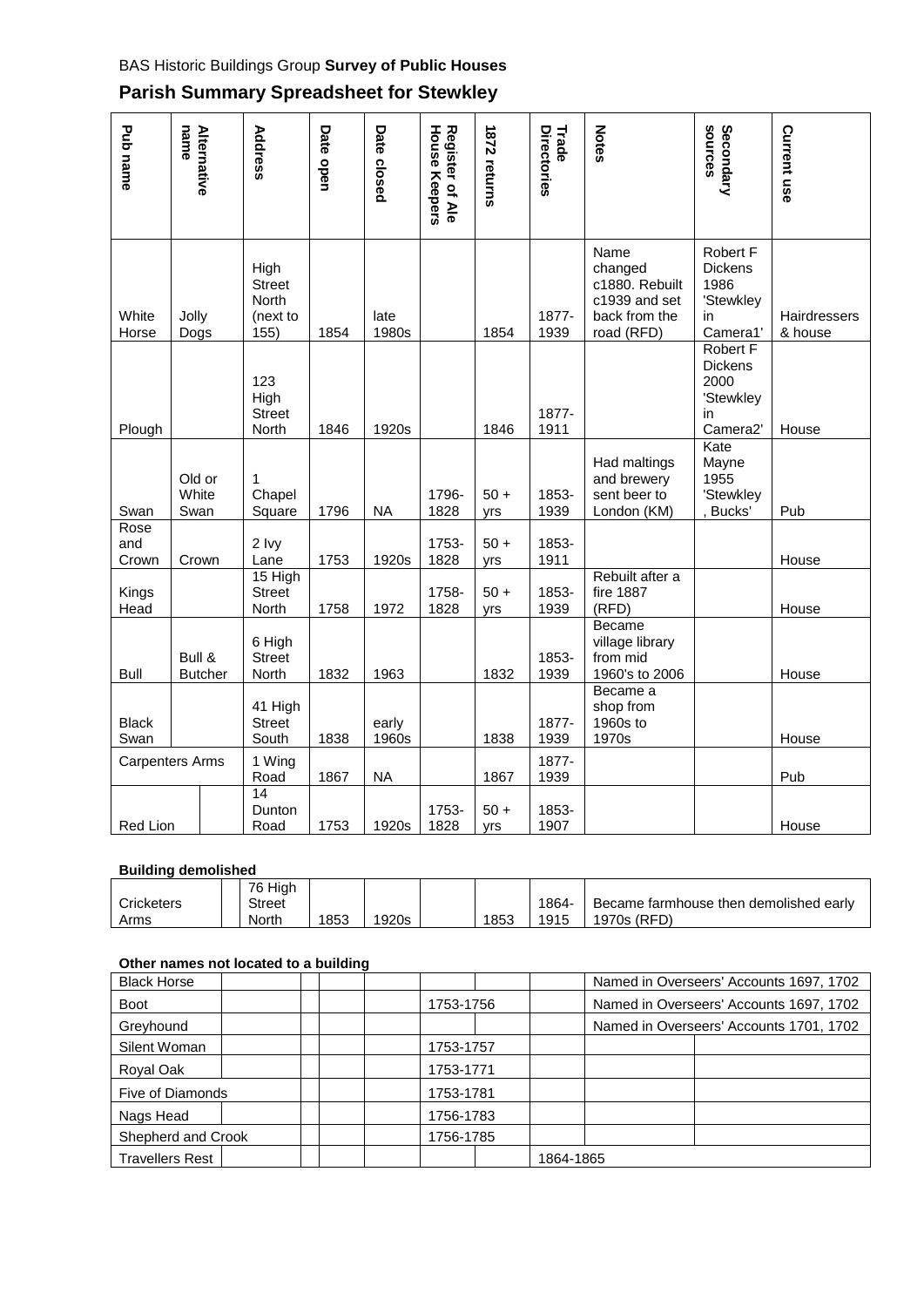| Pub name                    | <b>The White Horse</b> formerly The Jolly Dogs                                                                                                                                                                                                                                                                                                                                                                                                                                                                                                                                                                                                                                                                |
|-----------------------------|---------------------------------------------------------------------------------------------------------------------------------------------------------------------------------------------------------------------------------------------------------------------------------------------------------------------------------------------------------------------------------------------------------------------------------------------------------------------------------------------------------------------------------------------------------------------------------------------------------------------------------------------------------------------------------------------------------------|
| Address                     | White Horse Lodge, 155A High Street North, Stewkley LU7 0EX                                                                                                                                                                                                                                                                                                                                                                                                                                                                                                                                                                                                                                                   |
| Location                    | SP 8451 2691                                                                                                                                                                                                                                                                                                                                                                                                                                                                                                                                                                                                                                                                                                  |
| <b>Brewery</b>              | Not Applicable                                                                                                                                                                                                                                                                                                                                                                                                                                                                                                                                                                                                                                                                                                |
| <b>Current use</b>          | Hairdressing Salon and Residential                                                                                                                                                                                                                                                                                                                                                                                                                                                                                                                                                                                                                                                                            |
| <b>Brief</b><br>description | East elevation to High Street North.<br>Approx 1939, built by Charles Wells Breweries.<br>11/2 storeys, central 2-storey projection.<br>Brick construction, stretcher bond with some decorative work, neo-Tudor with<br>decorative timber.<br>Roof of machine-made clay tiles, south and north ends hipped, central<br>projection half-hipped.<br>Two chimneys, one at either end, offset from centre.<br>Door off centre to the south, recessed.<br>Windows – in east elevation two four-light casement windows, one to ground<br>and one to upper-storey middle section, three-light casement in ground floor<br>south end, three-light casement dormer in north hip.<br>Possible cellar drop at north end. |
|                             | This building replaced a former public house which was closer to the High<br>Street and was known as the Jolly Dogs until the 1880s. The site of this<br>former building is now a car park.                                                                                                                                                                                                                                                                                                                                                                                                                                                                                                                   |
| Date visited                | <b>July 2011</b>                                                                                                                                                                                                                                                                                                                                                                                                                                                                                                                                                                                                                                                                                              |
| Photo                       |                                                                                                                                                                                                                                                                                                                                                                                                                                                                                                                                                                                                                                                                                                               |
|                             | Photograph by John Sheldon                                                                                                                                                                                                                                                                                                                                                                                                                                                                                                                                                                                                                                                                                    |
| Recorded by                 | <b>Stewkley Local History Group</b>                                                                                                                                                                                                                                                                                                                                                                                                                                                                                                                                                                                                                                                                           |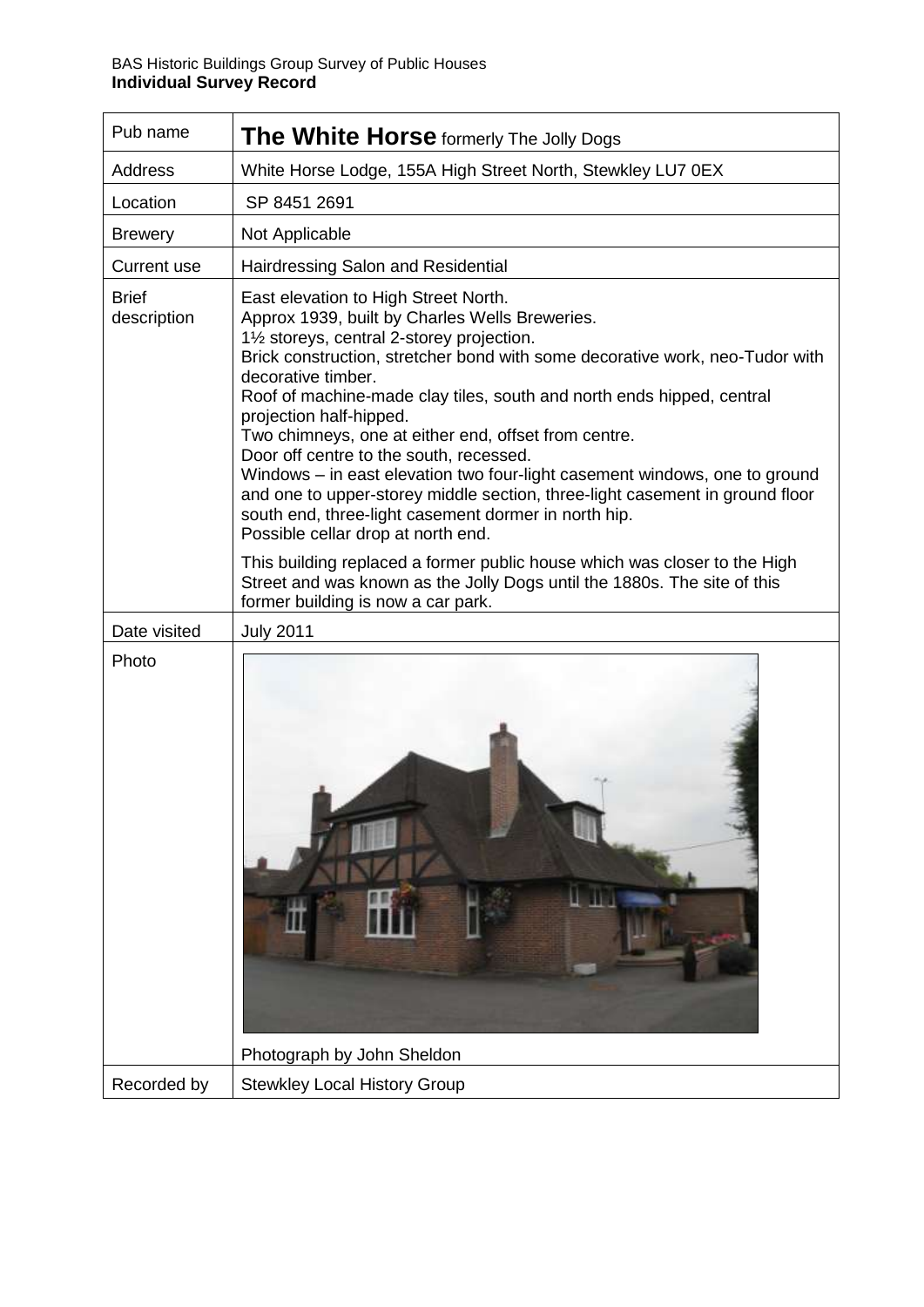| Pub name                    | <b>The Plough</b>                                                                                                                                                                                                                                                                                                                                                                                                                                                                                                                                                                        |
|-----------------------------|------------------------------------------------------------------------------------------------------------------------------------------------------------------------------------------------------------------------------------------------------------------------------------------------------------------------------------------------------------------------------------------------------------------------------------------------------------------------------------------------------------------------------------------------------------------------------------------|
| Address                     | Plough Cottage, 123 High Street North, Stewkley LU7 0EX                                                                                                                                                                                                                                                                                                                                                                                                                                                                                                                                  |
| Location                    | SP 8462 2680                                                                                                                                                                                                                                                                                                                                                                                                                                                                                                                                                                             |
| <b>Brewery</b>              | Not Applicable                                                                                                                                                                                                                                                                                                                                                                                                                                                                                                                                                                           |
| <b>Current use</b>          | <b>Residential</b>                                                                                                                                                                                                                                                                                                                                                                                                                                                                                                                                                                       |
| <b>Brief</b><br>description | East elevation to High Street North.<br>Mid-late C18.<br>3 bays 2 storeys, rear projection with further large C20 rear extension added.<br>Brick construction or possibly timber-framed, rendered and painted.<br>Gabled roof, clay tiles.<br>2 chimneys, one in north gable and one between south and middle bays.<br>Door currently in south gable with hipped and tiled hood on wooden supports<br>(from old photograph doors were in east elevation to south and central bays).<br>Windows all replacement small casements with leaded lights.<br>Cellar under rear projection only. |
| Date visited                | <b>July 2011</b>                                                                                                                                                                                                                                                                                                                                                                                                                                                                                                                                                                         |
| Photo                       | Photo by John Sheldon                                                                                                                                                                                                                                                                                                                                                                                                                                                                                                                                                                    |
| Recorded by                 | <b>Stewkley Local History Group</b>                                                                                                                                                                                                                                                                                                                                                                                                                                                                                                                                                      |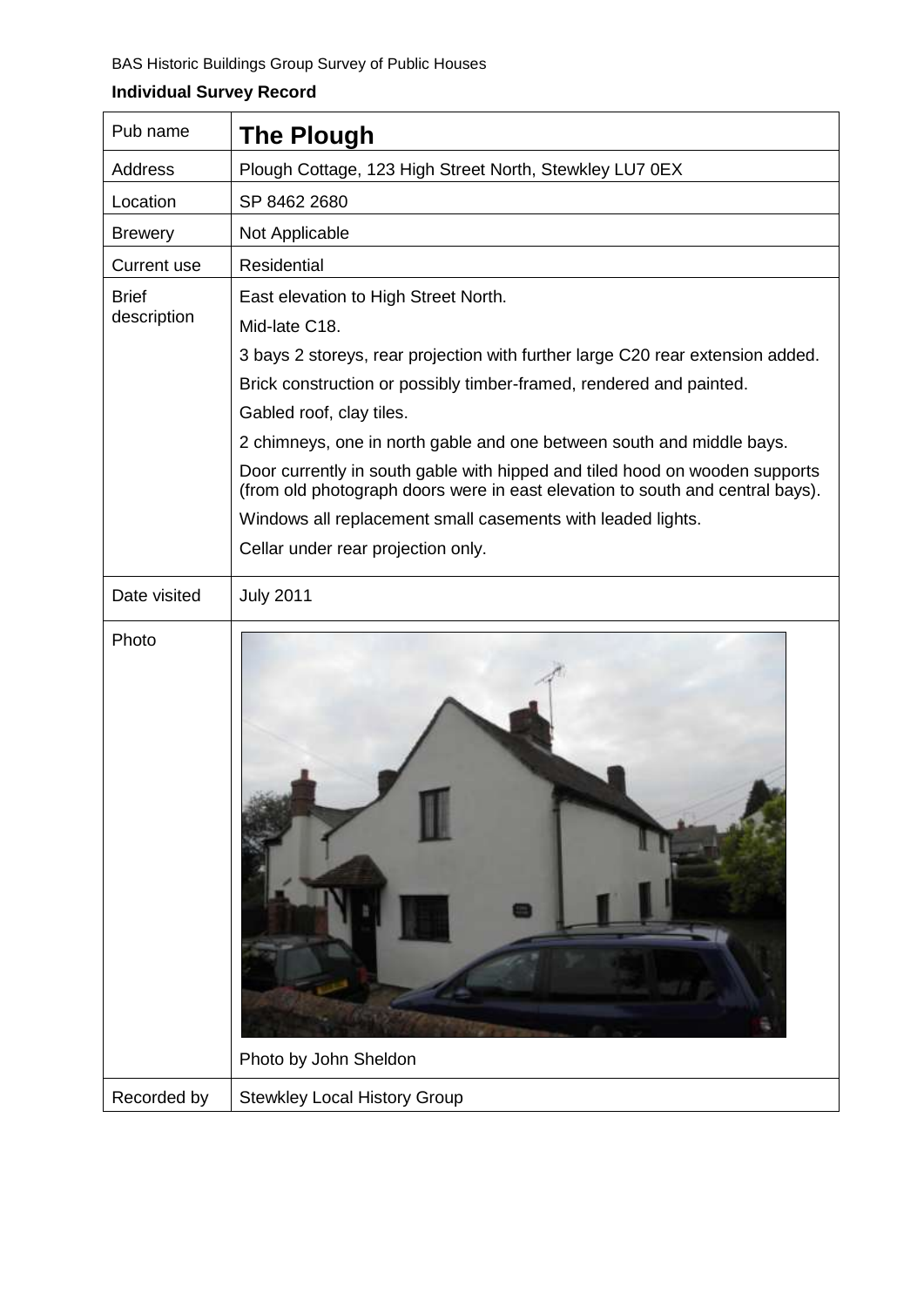| Pub name                 | The Swan previously The Old Swan and The White Swan                                                                                                                                                                                                                                                                                                                                                                                                                                                                                                                                     |
|--------------------------|-----------------------------------------------------------------------------------------------------------------------------------------------------------------------------------------------------------------------------------------------------------------------------------------------------------------------------------------------------------------------------------------------------------------------------------------------------------------------------------------------------------------------------------------------------------------------------------------|
| Address                  | The Swan, 1 Chapel Square, Stewkley LU7 0HA                                                                                                                                                                                                                                                                                                                                                                                                                                                                                                                                             |
| Location                 | SP 8505 2636                                                                                                                                                                                                                                                                                                                                                                                                                                                                                                                                                                            |
| <b>Brewery</b>           | <b>Enterprise Inns</b>                                                                                                                                                                                                                                                                                                                                                                                                                                                                                                                                                                  |
| <b>Current use</b>       | <b>Public House</b>                                                                                                                                                                                                                                                                                                                                                                                                                                                                                                                                                                     |
| <b>Brief description</b> | East elevation to High Street North, south elevation to Chapel Square.                                                                                                                                                                                                                                                                                                                                                                                                                                                                                                                  |
|                          | Listed Building Grade II.                                                                                                                                                                                                                                                                                                                                                                                                                                                                                                                                                               |
|                          | Early C19 alterations to older building possibly C17. Red brick in Flemish<br>bond. South range has slate roof, hipped to right with brick chimney to<br>left and boarded eaves on paired cut wooden brackets. North range has<br>tiled roof, two brick chimneys and one rendered chimney to left. Two<br>storeys. South front of 3 bays has four-pane sash windows, irregularly<br>placed, and all with cambered heads. Door between left-hand windows<br>has marginally glazed fanlight and wooden surround of shaped pilaster<br>strips and moulded cornice hood on scroll brackets. |
|                          | East front of north range has three bays with tripartite barred sashes<br>flanking single sash to first floor, canted bay window with barred sashes<br>to ground floor right, three-light barred wooden casement to left and C20<br>window to centre, Two boarded doors, that to left in wooden surround<br>with plain hood on brackets.                                                                                                                                                                                                                                                |
|                          | Some C17 timber-framing inside.                                                                                                                                                                                                                                                                                                                                                                                                                                                                                                                                                         |
| Date visited             | <b>July 2011</b>                                                                                                                                                                                                                                                                                                                                                                                                                                                                                                                                                                        |
| Photo                    |                                                                                                                                                                                                                                                                                                                                                                                                                                                                                                                                                                                         |
|                          | Photograph by John Sheldon                                                                                                                                                                                                                                                                                                                                                                                                                                                                                                                                                              |
| Recorded by              | <b>Stewkley Local History Group</b>                                                                                                                                                                                                                                                                                                                                                                                                                                                                                                                                                     |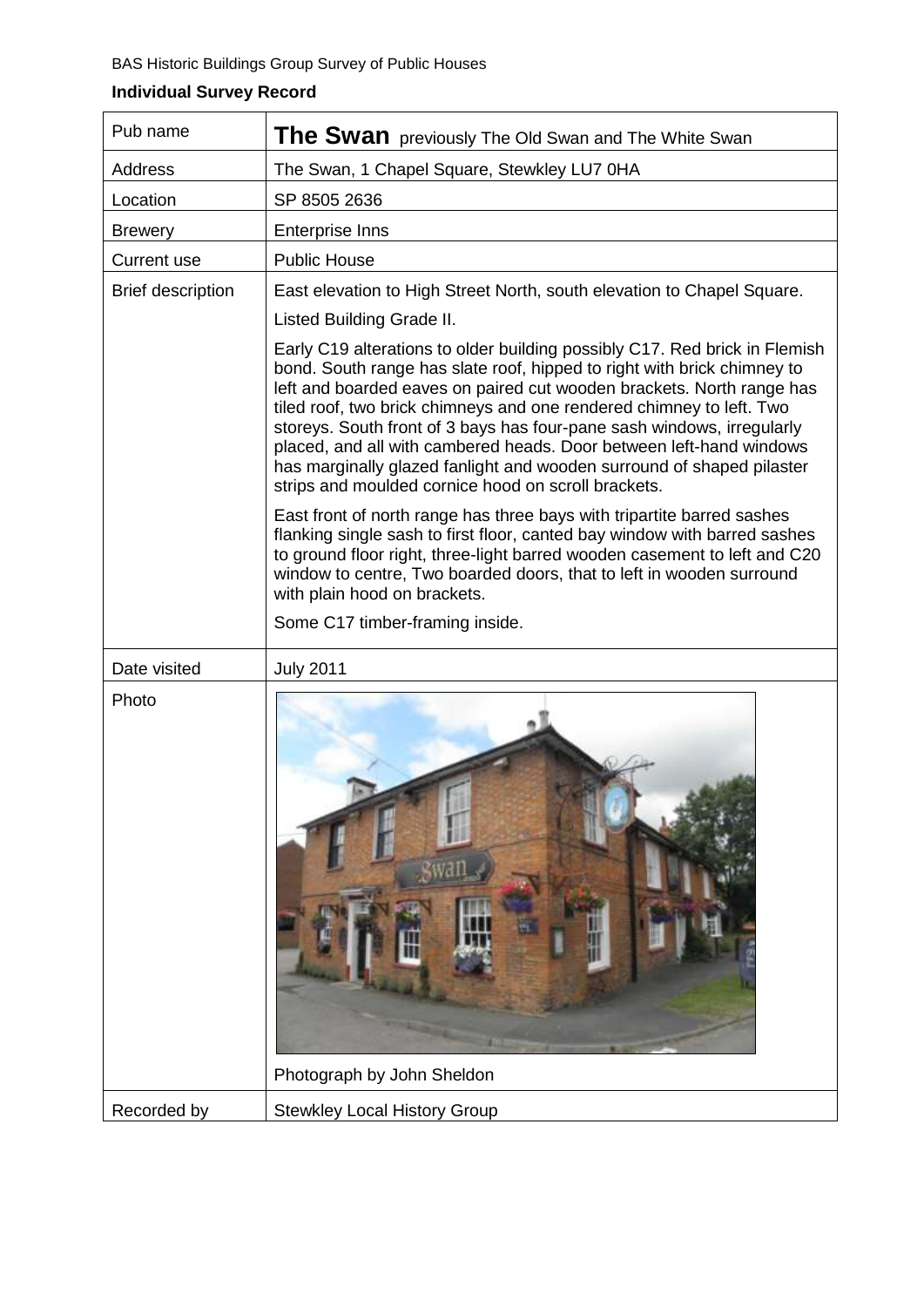| Pub name                 | <b>The Rose and Crown</b>                                                                                                                                                                                                                                                                                                                                                                                                                                                                                                                                          |
|--------------------------|--------------------------------------------------------------------------------------------------------------------------------------------------------------------------------------------------------------------------------------------------------------------------------------------------------------------------------------------------------------------------------------------------------------------------------------------------------------------------------------------------------------------------------------------------------------------|
| <b>Address</b>           | 2 Ivy Lane, Stewkley LU7 0E                                                                                                                                                                                                                                                                                                                                                                                                                                                                                                                                        |
| Location                 | SP 8519 2627                                                                                                                                                                                                                                                                                                                                                                                                                                                                                                                                                       |
| <b>Brewery</b>           | Not Applicable                                                                                                                                                                                                                                                                                                                                                                                                                                                                                                                                                     |
| <b>Current use</b>       | Residential                                                                                                                                                                                                                                                                                                                                                                                                                                                                                                                                                        |
| <b>Brief description</b> | East elevation to Ivy Lane.<br>Early-mid C19.<br>Double pile, central hallway, two storeys, with modern rear extension.<br>Painted red brick construction.<br>Gabled roof, low pitch with modern concrete tiles.<br>Two double chimneys, one at each gable.<br>Central door to hallway with wooden hood, four modern two-light<br>casement windows two either side of door, first-floor infilled window<br>above door.<br>No evidence of cellar drop.<br>Metal bracket for former pub sign remains, now with lantern.<br>Situated next to a former drovers' route. |
| Date visited             | <b>June 2011</b>                                                                                                                                                                                                                                                                                                                                                                                                                                                                                                                                                   |
| Photo                    | Photo by John Sheldon                                                                                                                                                                                                                                                                                                                                                                                                                                                                                                                                              |
| Recorded by              | <b>Stewkley Local History Group</b>                                                                                                                                                                                                                                                                                                                                                                                                                                                                                                                                |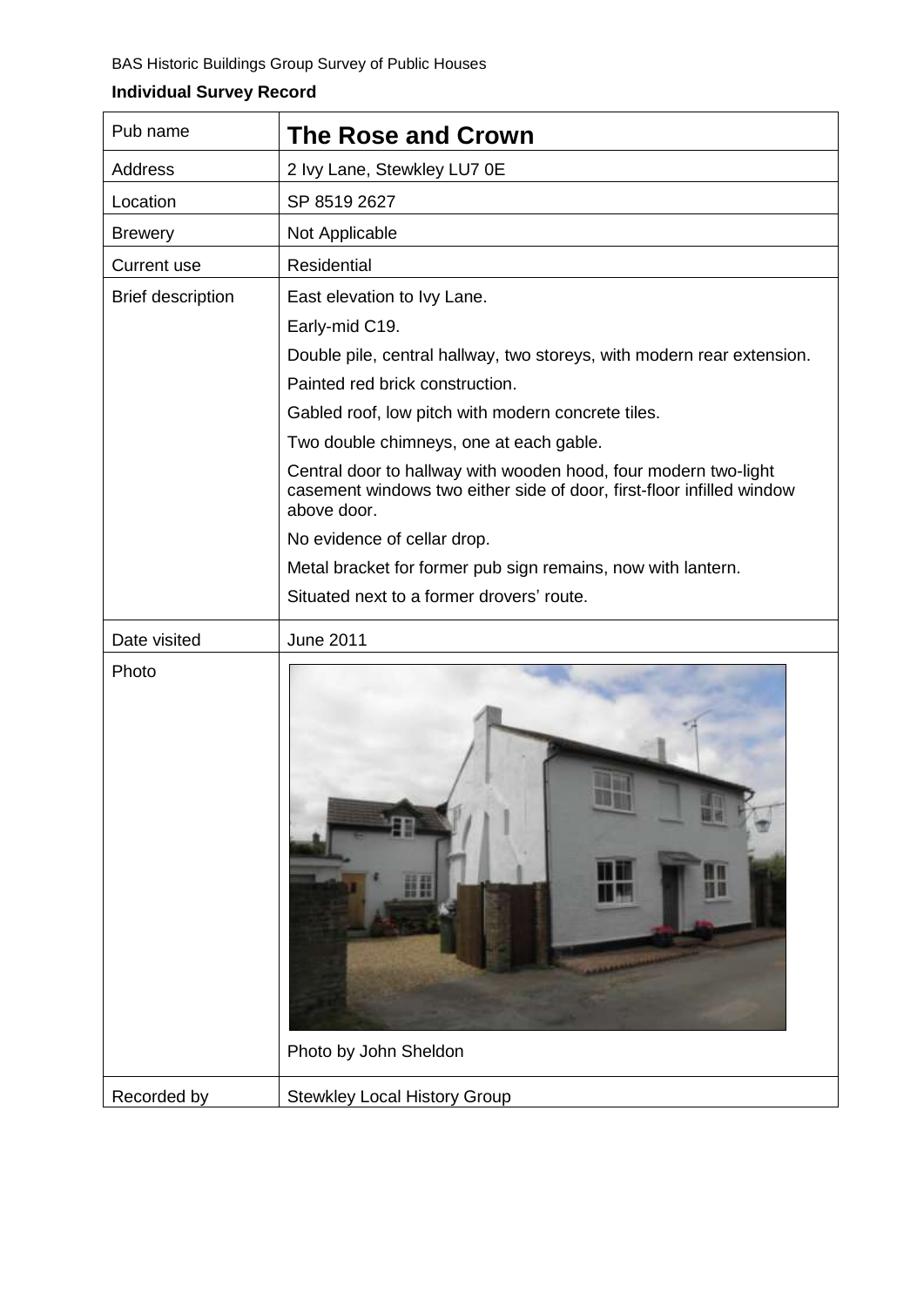| Pub name                 | <b>The Kings Head</b>                                                                                                                                                   |
|--------------------------|-------------------------------------------------------------------------------------------------------------------------------------------------------------------------|
| Address                  | Kings Head House, 15 High Street North, Stewkley LU7 0HJ                                                                                                                |
| Location                 | SP 8512 2621                                                                                                                                                            |
| <b>Brewery</b>           | Not Applicable                                                                                                                                                          |
| <b>Current use</b>       | Residential                                                                                                                                                             |
| <b>Brief description</b> | East elevation to High Street North.                                                                                                                                    |
|                          | Late 1880s.                                                                                                                                                             |
|                          | Double pile, central hallway, two storeys, rear lean-to ground floor<br>extension.                                                                                      |
|                          | Red-brick construction in Flemish bond.                                                                                                                                 |
|                          | Gabled roof of slate with decorative exposed purlin ends.                                                                                                               |
|                          | Two chimneys, each central to the pairs of rooms either end.                                                                                                            |
|                          | Recessed arched central door with glazed quadrant light.                                                                                                                |
|                          | Two bay windows either side of door with canopy over, three sash<br>windows to first floor east elevation, two sash windows on both floors in<br>north and south gable. |
|                          | Cellar under front room to right of door.                                                                                                                               |
|                          | Rebuilt late 1880s after fire in 1887.                                                                                                                                  |
| Date visited             | <b>June 2011</b>                                                                                                                                                        |
| Photo                    |                                                                                                                                                                         |
|                          | Photo by John Sheldon                                                                                                                                                   |
| Recorded by              | <b>Stewkley Local History Group</b>                                                                                                                                     |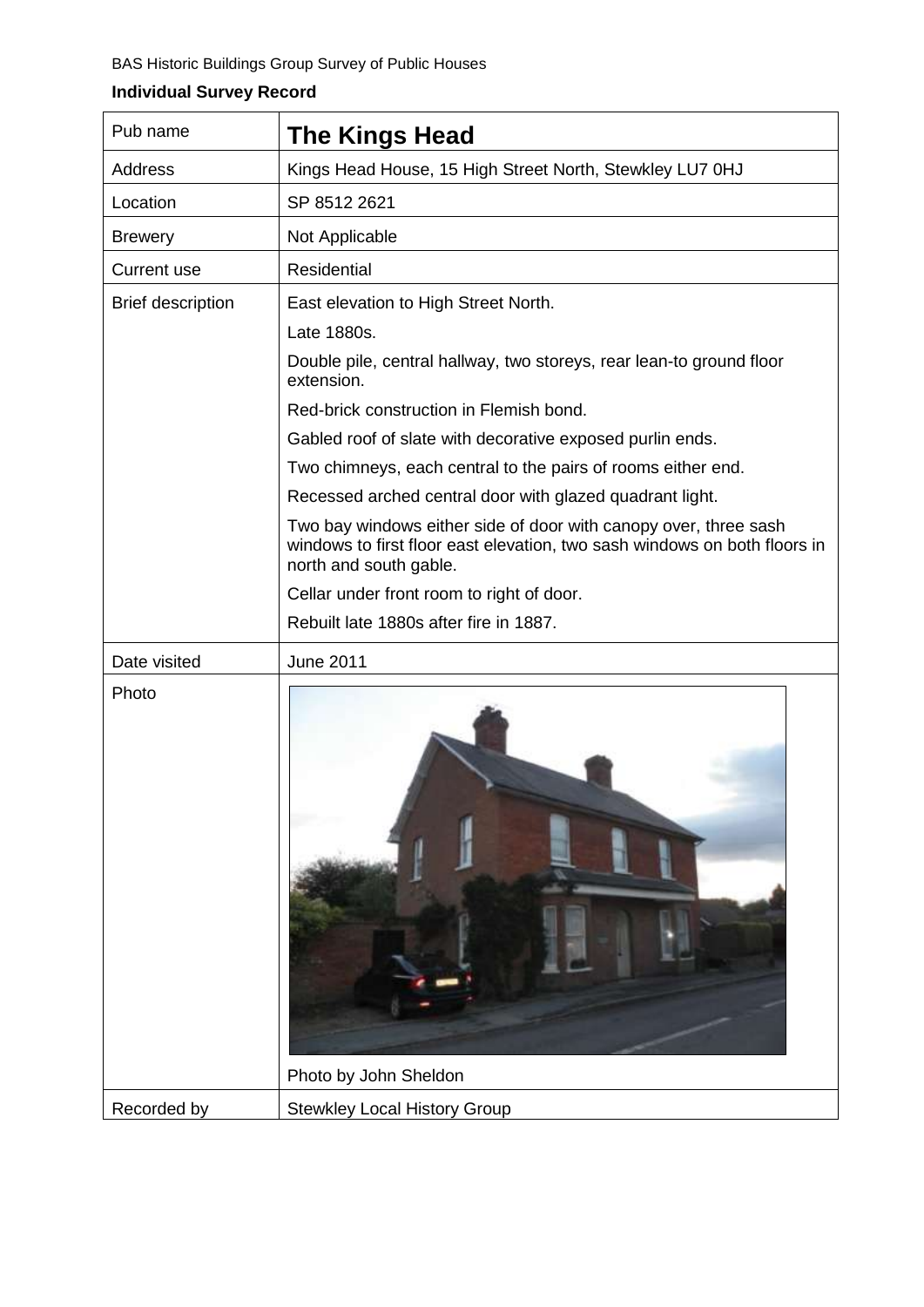#### BAS Historic Buildings Group Survey of Public Houses

| <b>Address</b><br>6 High Street North, Stewkley LU7 0HH<br>SP 8516 2617<br>Location<br>Not Applicable<br><b>Brewery</b><br><b>Residential</b><br>Current use<br><b>Brief description</b><br>West elevation to High Street North.<br>Early C19.<br>Two bays, two-storey, archway to rear yard with room over, single<br>storey rear extension.<br>Red-brick construction in Flemish bond, south gable end rendered<br>and painted. Gabled roof slate covered, north gable attached to<br>adjacent building 'The Vines', rear extension has clay tiled roof<br>One chimney at end of north bay.<br>Central door to west elevation with timber hood supported on<br>wooden brackets.<br>Two bay windows either side of door with two sash windows over<br>and sash window over archway, two horizontal sliding windows of<br>two lights, each of nine panes, in rear elevation.<br>Metal bracket for former pub sign (now removed)<br>When closed as pub in 1963, the building became the village library<br>and doctors' surgery until 2006. At time of survey it was in process of<br>conversion to residential use.<br>Date visited<br><b>June 2011</b><br>Photo | Pub name | The Bull also known as The Bull and Butcher |
|------------------------------------------------------------------------------------------------------------------------------------------------------------------------------------------------------------------------------------------------------------------------------------------------------------------------------------------------------------------------------------------------------------------------------------------------------------------------------------------------------------------------------------------------------------------------------------------------------------------------------------------------------------------------------------------------------------------------------------------------------------------------------------------------------------------------------------------------------------------------------------------------------------------------------------------------------------------------------------------------------------------------------------------------------------------------------------------------------------------------------------------------------------------|----------|---------------------------------------------|
|                                                                                                                                                                                                                                                                                                                                                                                                                                                                                                                                                                                                                                                                                                                                                                                                                                                                                                                                                                                                                                                                                                                                                                  |          |                                             |
|                                                                                                                                                                                                                                                                                                                                                                                                                                                                                                                                                                                                                                                                                                                                                                                                                                                                                                                                                                                                                                                                                                                                                                  |          |                                             |
|                                                                                                                                                                                                                                                                                                                                                                                                                                                                                                                                                                                                                                                                                                                                                                                                                                                                                                                                                                                                                                                                                                                                                                  |          |                                             |
|                                                                                                                                                                                                                                                                                                                                                                                                                                                                                                                                                                                                                                                                                                                                                                                                                                                                                                                                                                                                                                                                                                                                                                  |          |                                             |
|                                                                                                                                                                                                                                                                                                                                                                                                                                                                                                                                                                                                                                                                                                                                                                                                                                                                                                                                                                                                                                                                                                                                                                  |          |                                             |
|                                                                                                                                                                                                                                                                                                                                                                                                                                                                                                                                                                                                                                                                                                                                                                                                                                                                                                                                                                                                                                                                                                                                                                  |          |                                             |
|                                                                                                                                                                                                                                                                                                                                                                                                                                                                                                                                                                                                                                                                                                                                                                                                                                                                                                                                                                                                                                                                                                                                                                  |          |                                             |
|                                                                                                                                                                                                                                                                                                                                                                                                                                                                                                                                                                                                                                                                                                                                                                                                                                                                                                                                                                                                                                                                                                                                                                  |          |                                             |
|                                                                                                                                                                                                                                                                                                                                                                                                                                                                                                                                                                                                                                                                                                                                                                                                                                                                                                                                                                                                                                                                                                                                                                  |          |                                             |
|                                                                                                                                                                                                                                                                                                                                                                                                                                                                                                                                                                                                                                                                                                                                                                                                                                                                                                                                                                                                                                                                                                                                                                  |          |                                             |
|                                                                                                                                                                                                                                                                                                                                                                                                                                                                                                                                                                                                                                                                                                                                                                                                                                                                                                                                                                                                                                                                                                                                                                  |          |                                             |
|                                                                                                                                                                                                                                                                                                                                                                                                                                                                                                                                                                                                                                                                                                                                                                                                                                                                                                                                                                                                                                                                                                                                                                  |          |                                             |
|                                                                                                                                                                                                                                                                                                                                                                                                                                                                                                                                                                                                                                                                                                                                                                                                                                                                                                                                                                                                                                                                                                                                                                  |          |                                             |
|                                                                                                                                                                                                                                                                                                                                                                                                                                                                                                                                                                                                                                                                                                                                                                                                                                                                                                                                                                                                                                                                                                                                                                  |          |                                             |
|                                                                                                                                                                                                                                                                                                                                                                                                                                                                                                                                                                                                                                                                                                                                                                                                                                                                                                                                                                                                                                                                                                                                                                  |          |                                             |
| Photo by John Sheldon<br>Recorded by<br><b>Stewkley Local History Group</b>                                                                                                                                                                                                                                                                                                                                                                                                                                                                                                                                                                                                                                                                                                                                                                                                                                                                                                                                                                                                                                                                                      |          |                                             |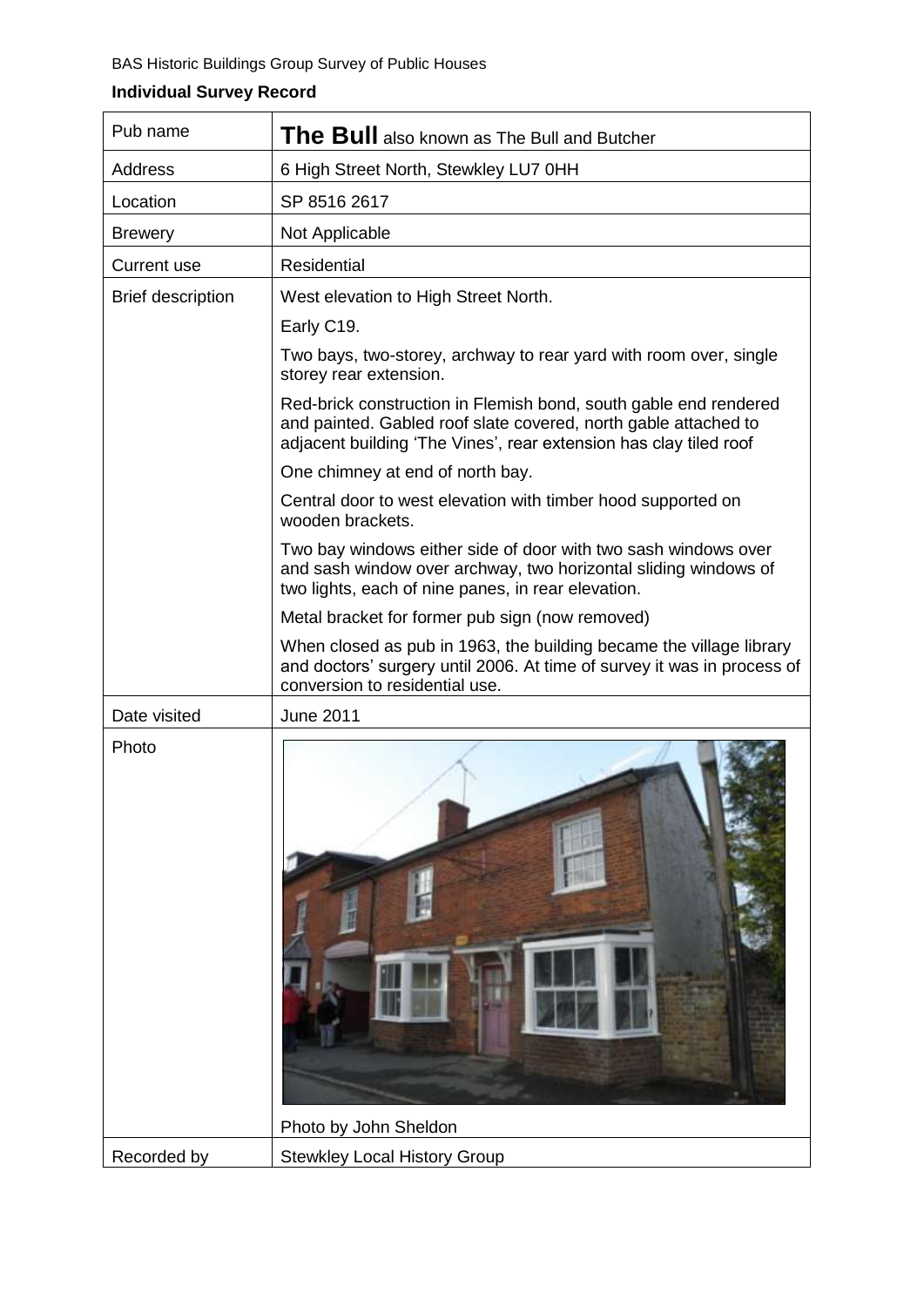| Pub name                 | <b>The Black Swan</b>                                                           |
|--------------------------|---------------------------------------------------------------------------------|
| <b>Address</b>           | 41 High Street South, Stewkley LU7 0EZ                                          |
| Location                 | SP 8520 2594                                                                    |
| <b>Brewery</b>           | Not Applicable                                                                  |
| <b>Current use</b>       | Residential                                                                     |
| <b>Brief description</b> | West elevation to High Street South.                                            |
|                          | Mid C19.                                                                        |
|                          | Double pile, central hallway, two storeys, rear projection along south<br>side. |
|                          | Red-brick construction in Flemish bond.                                         |
|                          | Hipped roof of slate, with shallow pitch.                                       |
|                          | One chimney at north elevation.                                                 |
|                          | Central door in west elevation.                                                 |
|                          | Replacement sash windows either side of door and three in upper<br>storey.      |
|                          | No cellar.                                                                      |
|                          | Metal bracket for pub sign with reproduction of a black swan.                   |
| Date visited             | <b>June 2011</b>                                                                |
| Photo                    | Photo by Mike Draycott                                                          |
| Recorded by              | <b>Stewkley Local History Group</b>                                             |
|                          |                                                                                 |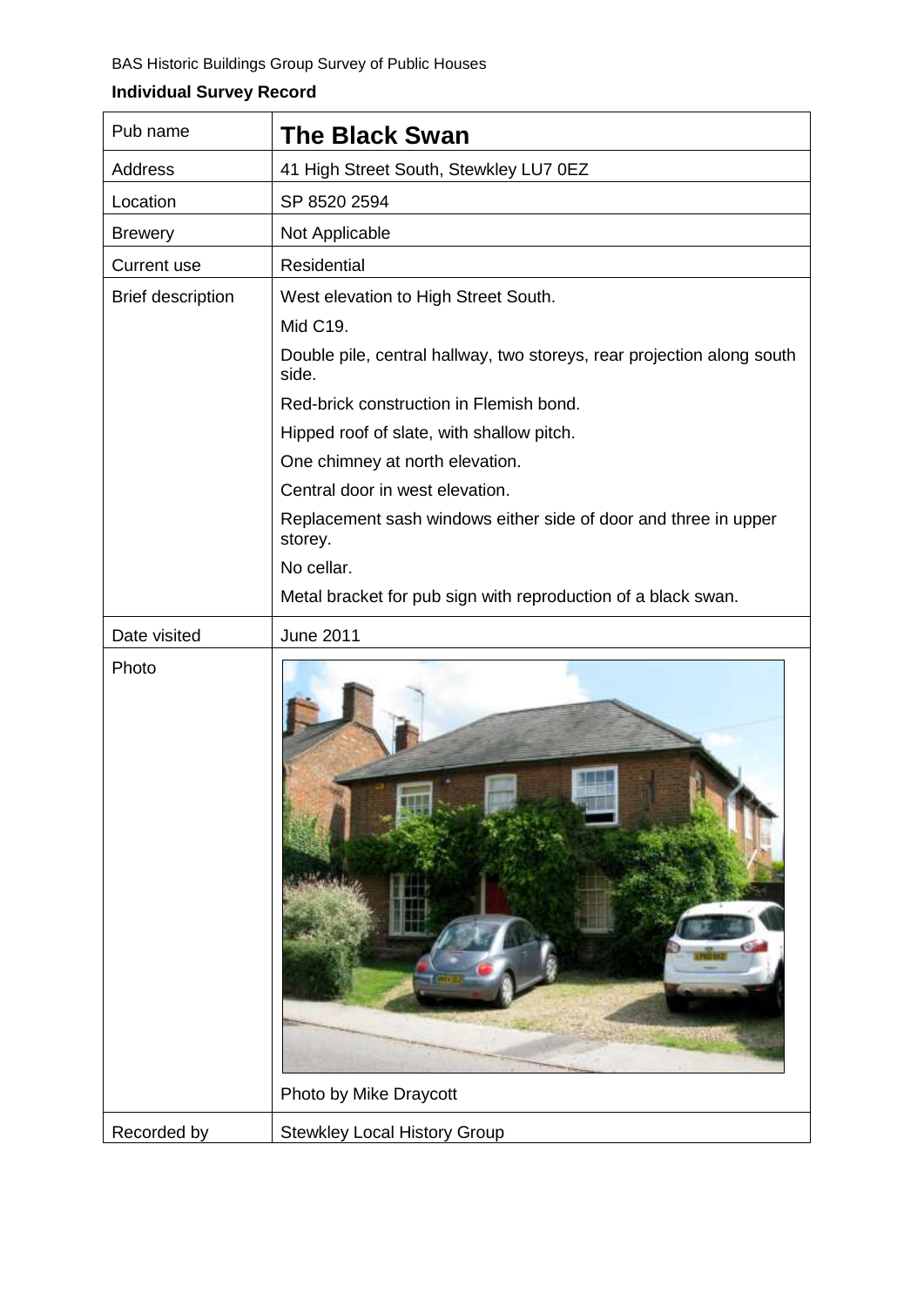| Pub name                 | <b>The Carpenters Arms</b>                                                                                                                                                                                                          |
|--------------------------|-------------------------------------------------------------------------------------------------------------------------------------------------------------------------------------------------------------------------------------|
| Address                  | The Carpenters Arms, 1 Wing Road, Stewkley LU7 0JB                                                                                                                                                                                  |
| Location                 | SP 8542 2532                                                                                                                                                                                                                        |
| <b>Brewery</b>           | <b>Punch Taverns</b>                                                                                                                                                                                                                |
| <b>Current use</b>       | Public House (north range) Indian Restaurant (south range)                                                                                                                                                                          |
| <b>Brief description</b> | West elevation to Wing Road.                                                                                                                                                                                                        |
|                          | Early C19 incorporating earlier structure possibly C17/18.                                                                                                                                                                          |
|                          | Double pile with gables to front, $1\frac{1}{2}$ storey, south range extends to<br>incorporate earlier building, modern single-storey extension to back of<br>north range.                                                          |
|                          | Brick construction in Flemish bond with some dark headers, timber<br>framing with brick infill at east end of south range.                                                                                                          |
|                          | Clay tiles to double-gabled roof.                                                                                                                                                                                                   |
|                          | Three chimneys: one each at centre of C19 ranges, third chimney at<br>south-east corner of earlier range.                                                                                                                           |
|                          | Two doors to front elevation each with small wooden hood supported<br>on brackets, one to north range at approx centre between the two<br>gables and second just off centre of southern range; door not used in<br>south elevation. |
|                          | Windows: modern casements in west elevation, four to ground floor and<br>three to upper storey,                                                                                                                                     |
|                          | No evidence of a cellar.                                                                                                                                                                                                            |
| Date visited             | <b>June 2011</b>                                                                                                                                                                                                                    |
| Photo                    | <b>PEATING</b><br>A.R.MA<br>Photo by John Sheldon                                                                                                                                                                                   |
| Recorded by              | <b>Stewkley Local History Group</b>                                                                                                                                                                                                 |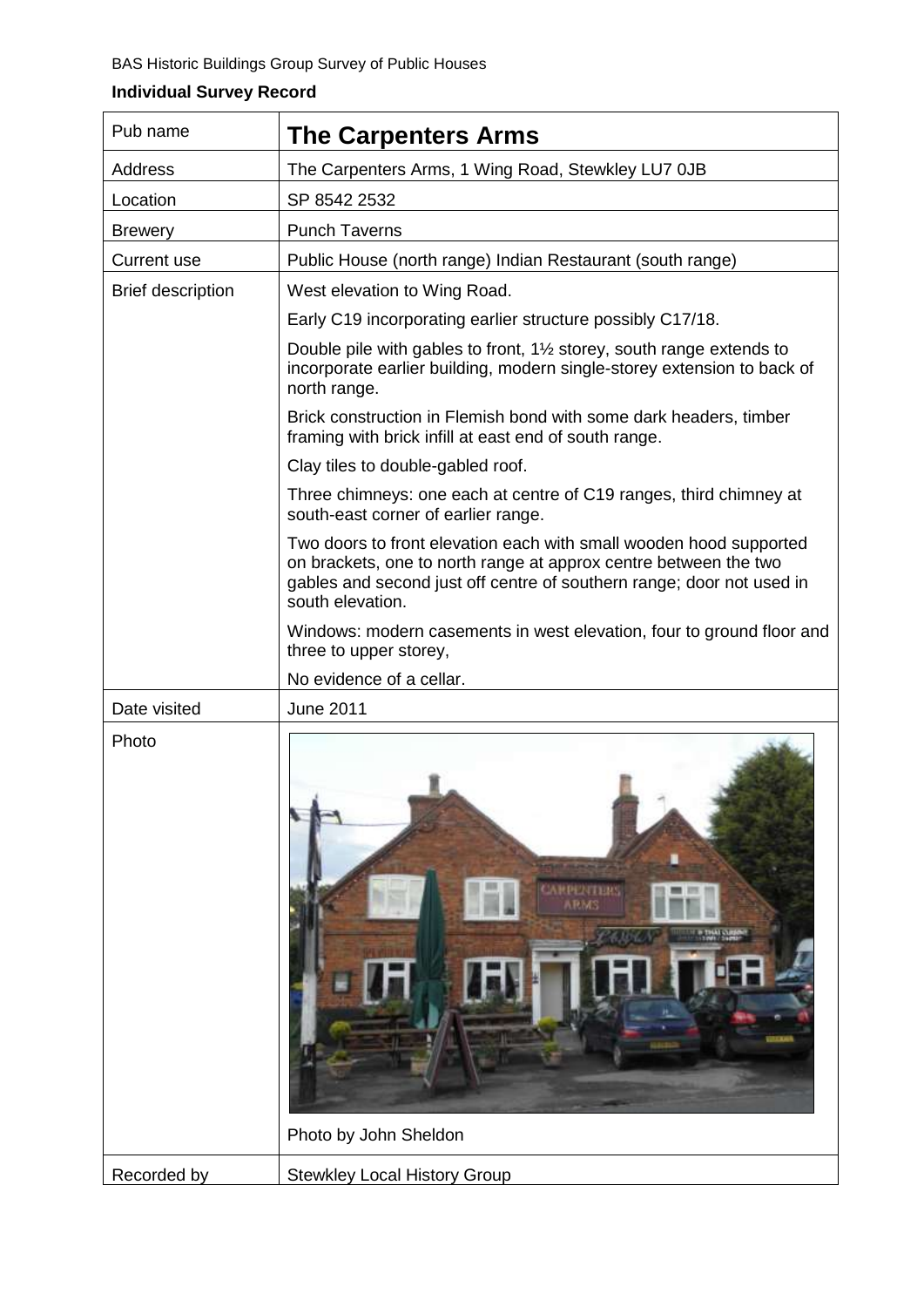| Pub name                 | <b>Red Lion</b>                                                                                                                                                                                                                                                                                                                                                                                                                                                                                                                                                                                                                                                                                                                                                                                                                                                                                    |
|--------------------------|----------------------------------------------------------------------------------------------------------------------------------------------------------------------------------------------------------------------------------------------------------------------------------------------------------------------------------------------------------------------------------------------------------------------------------------------------------------------------------------------------------------------------------------------------------------------------------------------------------------------------------------------------------------------------------------------------------------------------------------------------------------------------------------------------------------------------------------------------------------------------------------------------|
| Address                  | 14 Dunton Road, Stewkley LU7 0HZ                                                                                                                                                                                                                                                                                                                                                                                                                                                                                                                                                                                                                                                                                                                                                                                                                                                                   |
| Location                 | SP 8535 2529                                                                                                                                                                                                                                                                                                                                                                                                                                                                                                                                                                                                                                                                                                                                                                                                                                                                                       |
| <b>Brewery</b>           | Not Applicable                                                                                                                                                                                                                                                                                                                                                                                                                                                                                                                                                                                                                                                                                                                                                                                                                                                                                     |
| <b>Current use</b>       | <b>Residential</b>                                                                                                                                                                                                                                                                                                                                                                                                                                                                                                                                                                                                                                                                                                                                                                                                                                                                                 |
| <b>Brief description</b> | South elevation to Dunton Road.                                                                                                                                                                                                                                                                                                                                                                                                                                                                                                                                                                                                                                                                                                                                                                                                                                                                    |
|                          | Listed Building Grade II.                                                                                                                                                                                                                                                                                                                                                                                                                                                                                                                                                                                                                                                                                                                                                                                                                                                                          |
|                          | C17, altered. Timber frame with brick infill, some herringbone panels on<br>east side; ground floor of west side built in brick; gable to street has<br>whitewashed roughcast and weatherboard. Tiled roof, central brick<br>chimney with four clay pots. 1 <sup>1/2</sup> storeys, three bays. West side has three-<br>light leaded casement to left, and C19 three-light wooden casements to<br>centre and an eaves-line dormer to left. Ledged board door between left-<br>hand bays. Hipped extension to far end has C20 three-light casement.<br>Gable to street has canted bay window with moulded cornice, hipped tile<br>roof and sashes to ground floor, a three-pane sash to first floor, and six-<br>panelled door to left with two lights at top with C19 wooden doorcase with<br>fluted pilaster strips and cornice hood on cut wooden brackets. Small C20<br>extension to east side. |
|                          | Evidence of cellar with entrance inside in middle of house.                                                                                                                                                                                                                                                                                                                                                                                                                                                                                                                                                                                                                                                                                                                                                                                                                                        |
| Date visited             | <b>June 2011</b>                                                                                                                                                                                                                                                                                                                                                                                                                                                                                                                                                                                                                                                                                                                                                                                                                                                                                   |
| Photo                    | Photo by Mike Draycott                                                                                                                                                                                                                                                                                                                                                                                                                                                                                                                                                                                                                                                                                                                                                                                                                                                                             |
| Recorded by              | <b>Stewkley Local History Group</b>                                                                                                                                                                                                                                                                                                                                                                                                                                                                                                                                                                                                                                                                                                                                                                                                                                                                |
|                          |                                                                                                                                                                                                                                                                                                                                                                                                                                                                                                                                                                                                                                                                                                                                                                                                                                                                                                    |